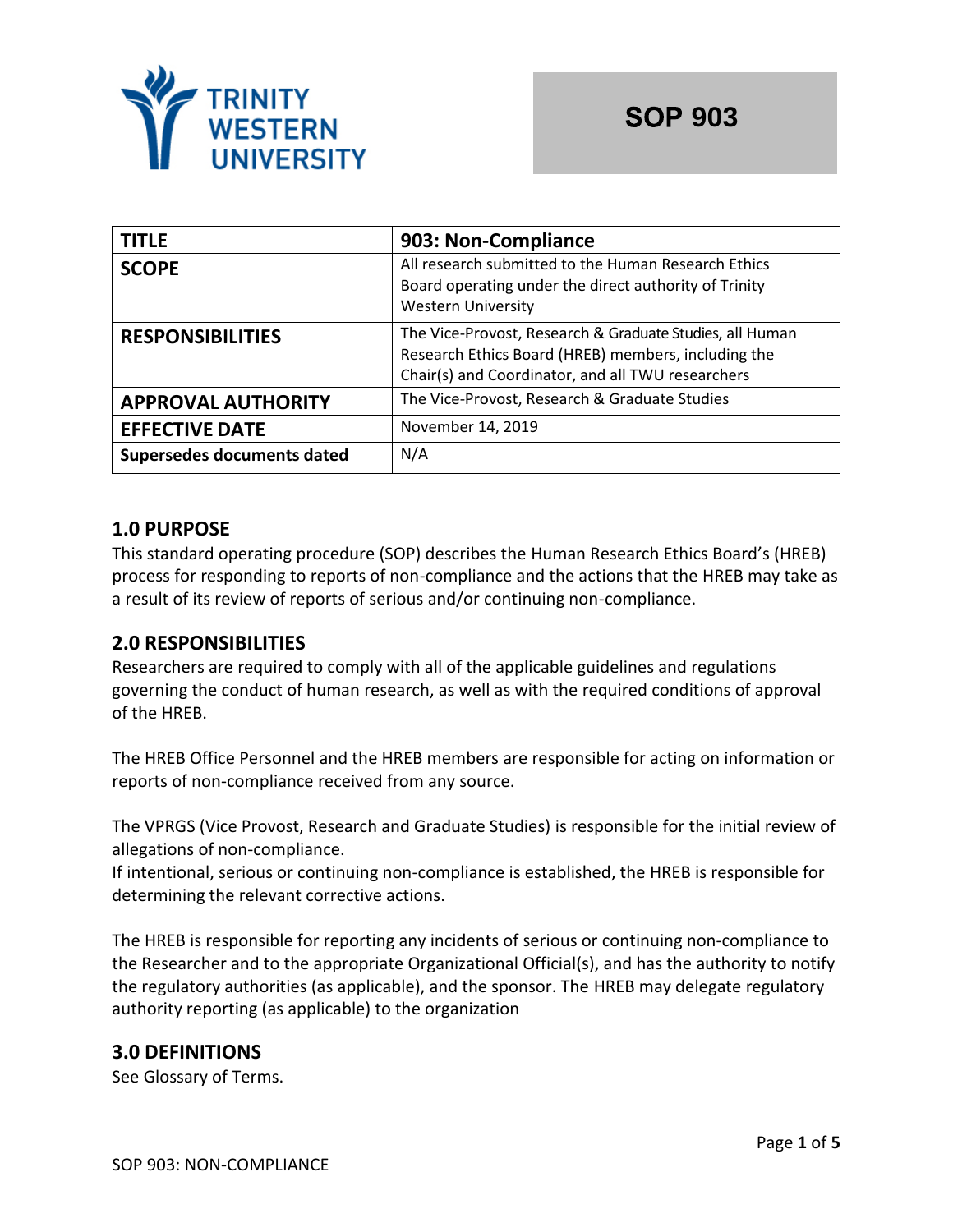

# **4.0 PROCEDURE**

Reports of non-compliance may come from any source including the HREB members, Researchers, research participants, organizational personnel, the media or the public. The rights and welfare of research participants could be at risk if there were serious or repeated non-compliance on the part of a Researcher or any member of the research team. It is, therefore, the duty of the HREB to be receptive to these reports and to act on all credible allegations of non-compliance.

- 4.1 Reports of Non-compliance
	- 4.1.1 Reports of non-compliance in human participant research may come from many sources including, but not limited to, a Researcher (as a selfreport), a sponsor representative, a quality assurance or compliance office, a research participant, a member of the research team, or a person not directly involved with the research;
	- 4.1.2 Persons raising such concerns are encouraged to express them in writing. However, the HREB office will receive and document oral reports of non-compliance;
	- 4.1.3 Evidence of serious or repeated non-compliance may also arise from human protection-related Quality Assurance inspections, sponsor audits or inspections, or regulatory agency audits or inspections.
- 4.2 Evaluating Allegations of Non-compliance
	- 4.2.1 When an allegation of non-compliance is referred to the HREB, the HREB Office Personnel will document the information and the contact details of the person reporting the allegation, and immediately refer the incident to the VPRGS;
	- 4.2.2 The VPRGS manages all allegations of non-compliance and reports of non-compliance that are determined to be more than minor;
	- 4.2.3 The VPRGS will conduct an initial review of all allegations to determine the veracity of the allegations;
	- 4.2.4 The VPRGS will obtain as much information as possible from the individual reporting the incident;
	- 4.2.5 The VPRGS will obtain as much information as possible, or verification from other sources by one or more of the following means:
		- Contacting the Researcher or member of the investigative team directly,
		- Consulting with other relevant organizational personnel,
		- Collecting relevant documentation,
		- Reviewing any written materials,
		- Interviewing knowledgeable sources;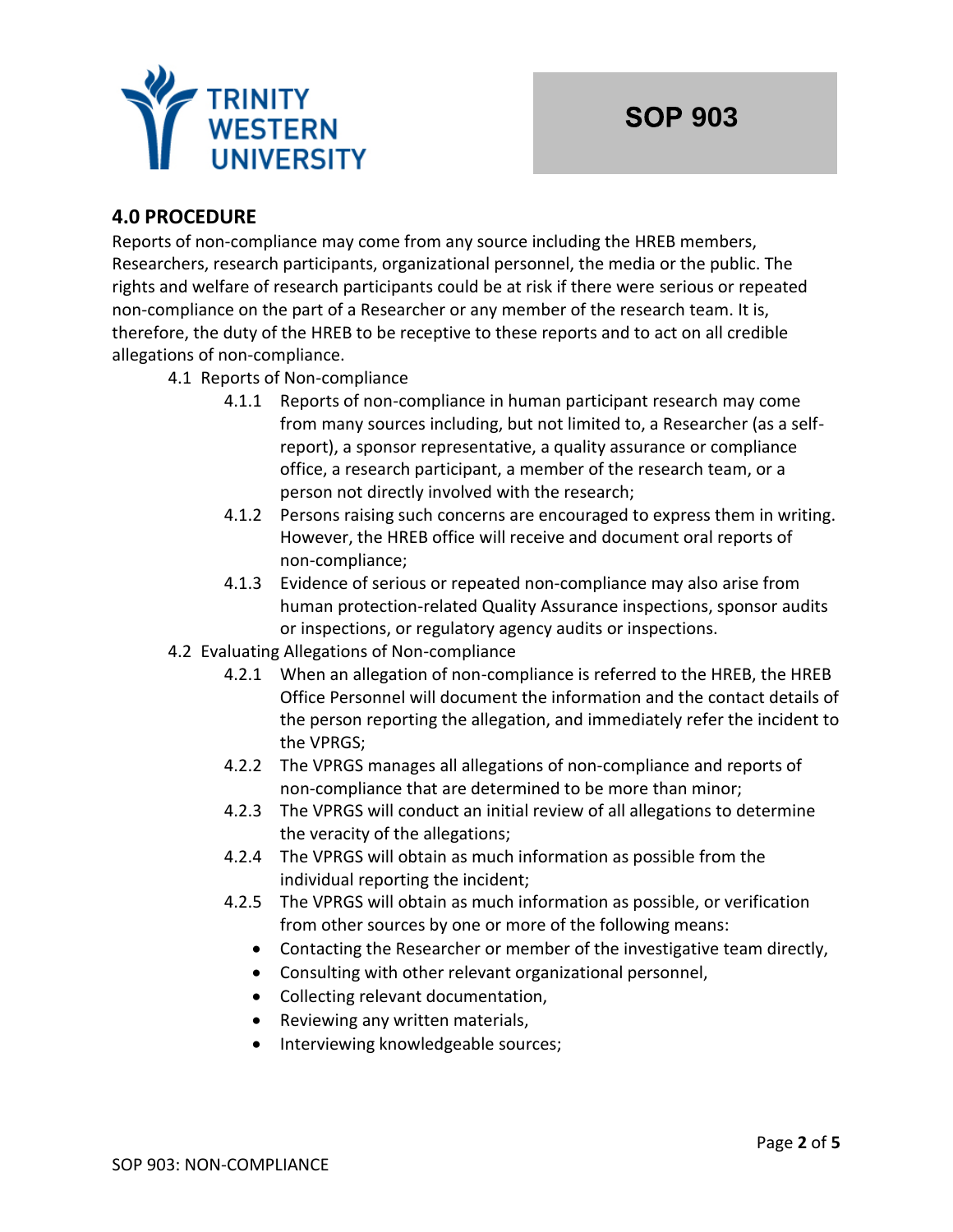

- 4.2.6 If the VPRGS determines that there is evidence of non-compliance, he/she will then assess whether the non-compliance was intentional, serious and/or repeated;
- 4.2.7 If the VPRGS determines that there is no or insufficient evidence to support the allegations, no further action will be required.
- 4.3 Managing Non-compliance
	- 4.3.1 The HREB will attempt to resolve apparent instances of non-compliance without interrupting the conduct of the research, especially if the rights and welfare of participants may be jeopardized by interrupting the research;
	- 4.3.2 If the VPRGS determines that the non-compliance was not serious or repeated, and the research staff recognized the non-compliance and took appropriate corrective actions, no further action may be required;
	- 4.3.3 If the VPRGS determines that the non-compliance was not serious or repeated, but the research staff did not recognize the non-compliance or take appropriate corrective actions, the VPRGS may discuss the matter directly with the Researcher, recommend corrective action, request a Quality Assurance evaluation, and/or refer the matter to the HREB at a Full Board meeting;
	- 4.3.4 If it appears that a Researcher was intentionally non-compliant, the VPRGS may suspend the conduct of the research immediately and refer the matter to the next Full Board meeting of the HREB, and will inform the Organizational Official;
	- 4.3.5 The HREB will review the information at the next Full Board meeting and determine the appropriate corrective actions;
	- 4.3.6 Corrective actions are based upon the nature and the degree of the non-compliance. In evaluating the non-compliance, the HREB may consider one or more of the following actions:
		- Request modification of the protocol,
		- Request modification of the informed consent document,
		- Require that additional information be provided to past participants,
		- Require that current participants be notified,
		- Require that current participants re-consent to participation,
		- Modify the continuing review schedule,
		- Require onsite observation of the consent process,
		- Suspend the new enrollment of participants,
		- Suspend HREB approval of the research,
		- Suspend Researcher involvement in the research,
		- Terminate HREB approval of the research,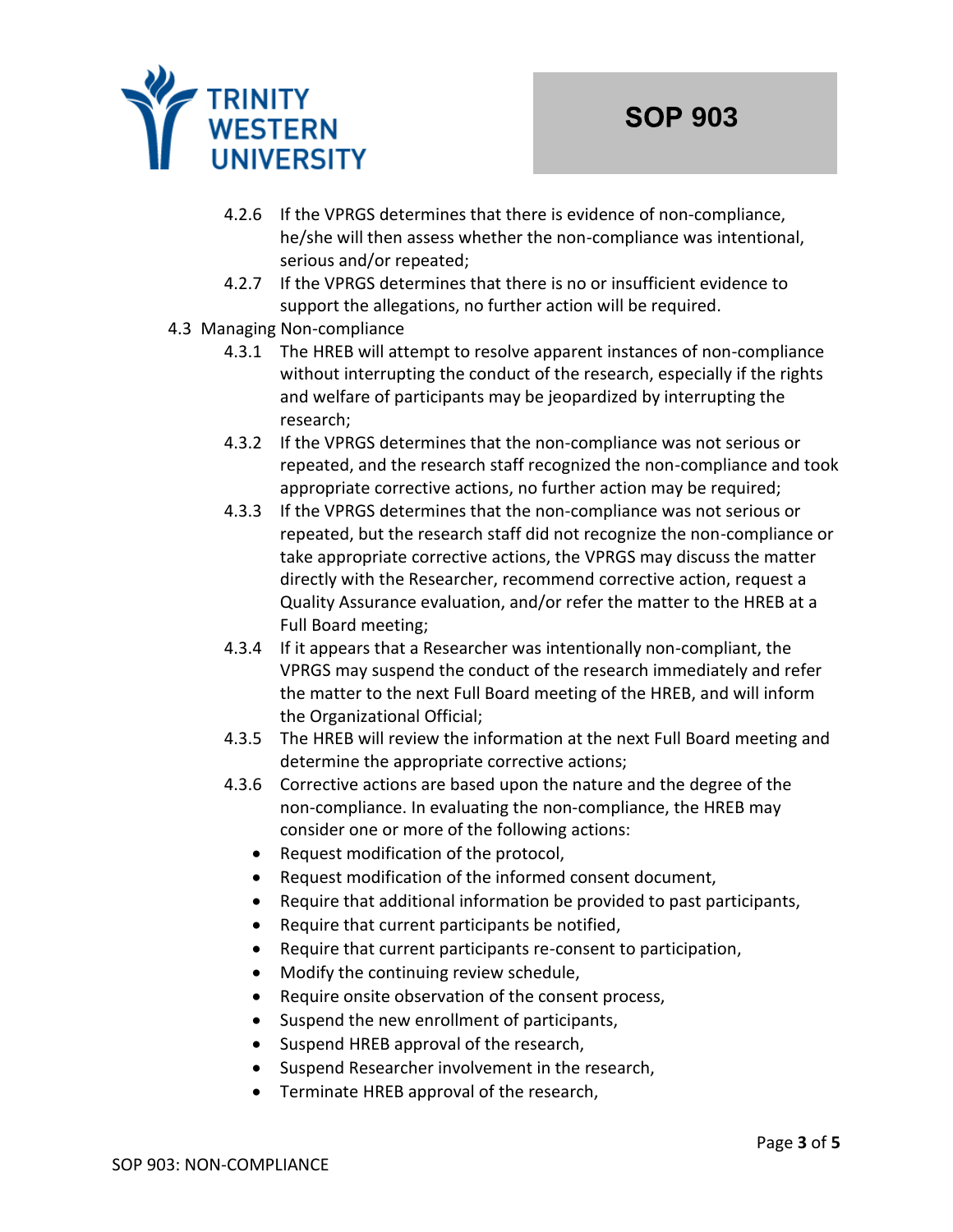

- Require the Researcher and/or staff to complete a training program,
- Notify organizational entities (e.g., legal counsel, risk management),
- Ensure that all other regulatory reporting requirements are met, as required,
- Any other action deemed appropriate by the HREB.
- 4.4 HREB Response to Reports of Non-compliance
	- 4.4.1 The VPRGS will notify the Researcher in writing of the results of the HREB review of incidents of non-compliance and any remedial actions required;
	- 4.4.2 The VPRGS will report any serious or continuing non-compliance to the Researcher as well as to the Organizational Official(s), and has the authority to report to the regulatory authorities (as applicable) and the Sponsor. The HREB may delegate regulatory authority reporting to the organization;
	- 4.4.3 The HREB may submit an allegation of research misconduct to the Organization Official as appropriate;
	- 4.4.4 The HREB will request a time-sensitive response in writing from the Researcher, including the corrective action plan;
	- 4.4.5 The Researcher's response may be reviewed using a delegated HREB review procedure or the review may be referred to the HREB, for a decision from the Full Board;
	- 4.4.6 The VPRGS will follow-up to assess any corrective measures implemented by the Researcher.
- 4.5 Documenting Non-compliance
	- 4.5.1 The VPRGS will document the findings of reports of non-compliance. The report will including the allegations, the information obtained during the initial assessment, whether allegations of non-compliance were verified, the HREB's decision and actions taken, and the Researcher's response;
	- 4.5.2 For those incidents of non-compliance referred to the Full Board, the HREB Office Personnel will document the following in the HREB meeting minutes: a description of the incident and findings, verification of the non-compliance, the HREB's decision, the remedial action required by the HREB, the Researcher's response and actions implemented and plans for further follow-up.

### **5.0 REFERENCES**

See References.